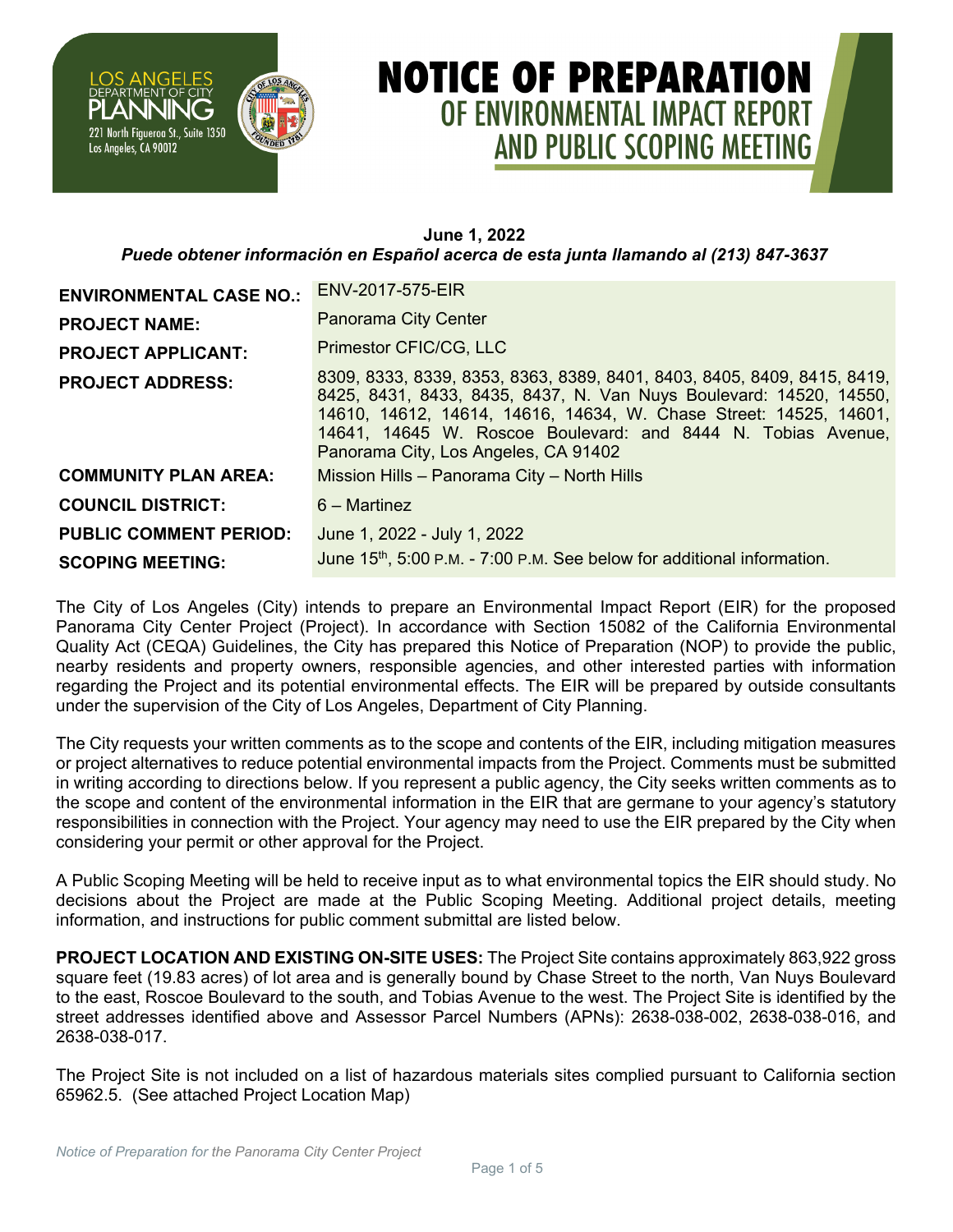The Project Site is currently improved with a 142,948 square-foot retail center (Panorama Mall), two restaurants that total 11,812 square feet, a 165,000 square-foot retail store (Walmart) and associated surface parking. See Table 1, Existing Uses, below.

| <b>Existing Uses</b>                                                                                                                                                                                                                                                                                                                                                                                                                                                                                                                                                           |             |  |  |
|--------------------------------------------------------------------------------------------------------------------------------------------------------------------------------------------------------------------------------------------------------------------------------------------------------------------------------------------------------------------------------------------------------------------------------------------------------------------------------------------------------------------------------------------------------------------------------|-------------|--|--|
| <b>Existing Uses</b>                                                                                                                                                                                                                                                                                                                                                                                                                                                                                                                                                           | <b>Size</b> |  |  |
| Panorama Mall                                                                                                                                                                                                                                                                                                                                                                                                                                                                                                                                                                  | 142,948 sf  |  |  |
| Walmart                                                                                                                                                                                                                                                                                                                                                                                                                                                                                                                                                                        | 165,000 sf  |  |  |
| Restaurant                                                                                                                                                                                                                                                                                                                                                                                                                                                                                                                                                                     | 8,625 sf    |  |  |
| <b>Fast-Food Restaurant</b>                                                                                                                                                                                                                                                                                                                                                                                                                                                                                                                                                    | 3,187 sf    |  |  |
| <b>TOTAL DEVELOPED FLOOR AREA a</b>                                                                                                                                                                                                                                                                                                                                                                                                                                                                                                                                            | 319,760 sf  |  |  |
| <b>Floor Area Ratio</b>                                                                                                                                                                                                                                                                                                                                                                                                                                                                                                                                                        | 0.37:1      |  |  |
| sf = square feet<br>Square footage is calculated pursuant to the LAMC definition of floor area for the purpose of<br>a<br>calculating FAR. In accordance with LAMC Section 12.03, floor area is defined as "[t]he area in<br>square feet confined within the exterior walls of a building, but not including the area of the<br>following: exterior walls, stairways, shafts, rooms housing building-operating equipment or<br>machinery, parking areas with associated driveways and ramps, space for the landing and<br>storage of helicopters, and basement storage areas." |             |  |  |

**PROJECT DESCRIPTION:** The Project would include the demolition of the Panorama Mall, two fast food restaurants, a Walmart retail building, and associated surface parking lot and the new construction of a mixeduse project consisting of 5,187,006 square feet of development including up to 3,544 multi-family residential dwelling units (3,965,106 square feet), 389,000 square feet of commercial retail uses (including 355,000 square feet of retail space, and 34,000 square feet of fitness space), 84,800 square feet of restaurant uses, 155,000 square feet of entertainment uses (including 75,000 square feet of event hall/banquet/museum space, 30,000 square feet of recording/movie studio space, and 50,000 square feet of cinema uses), 479,300 square feet of office uses (including 194,800 square feet of general office and 284,500 square feet of medical office uses), and up to 120 hotel rooms (113,800 square feet) ("Project"). The Project would include a maximum building height of 30 stories, not to exceed 350 feet. The Project would include up to two levels of subterranean parking to a depth of 25 feet below grade, which would require the export of up to approximately 581,389 cubic yards ("cy") of soil. The Project would occur in up to four phases, completed over 20 years with full operation in 2043. The Project would include a Specific Plan which would provide specific development standards for the Project. The total FAR for the Project Site would be 6:1 under the proposed Specific Plan. See Table 2, Proposed Project Development Summary, below.

*Source: DLR Group May 2022.*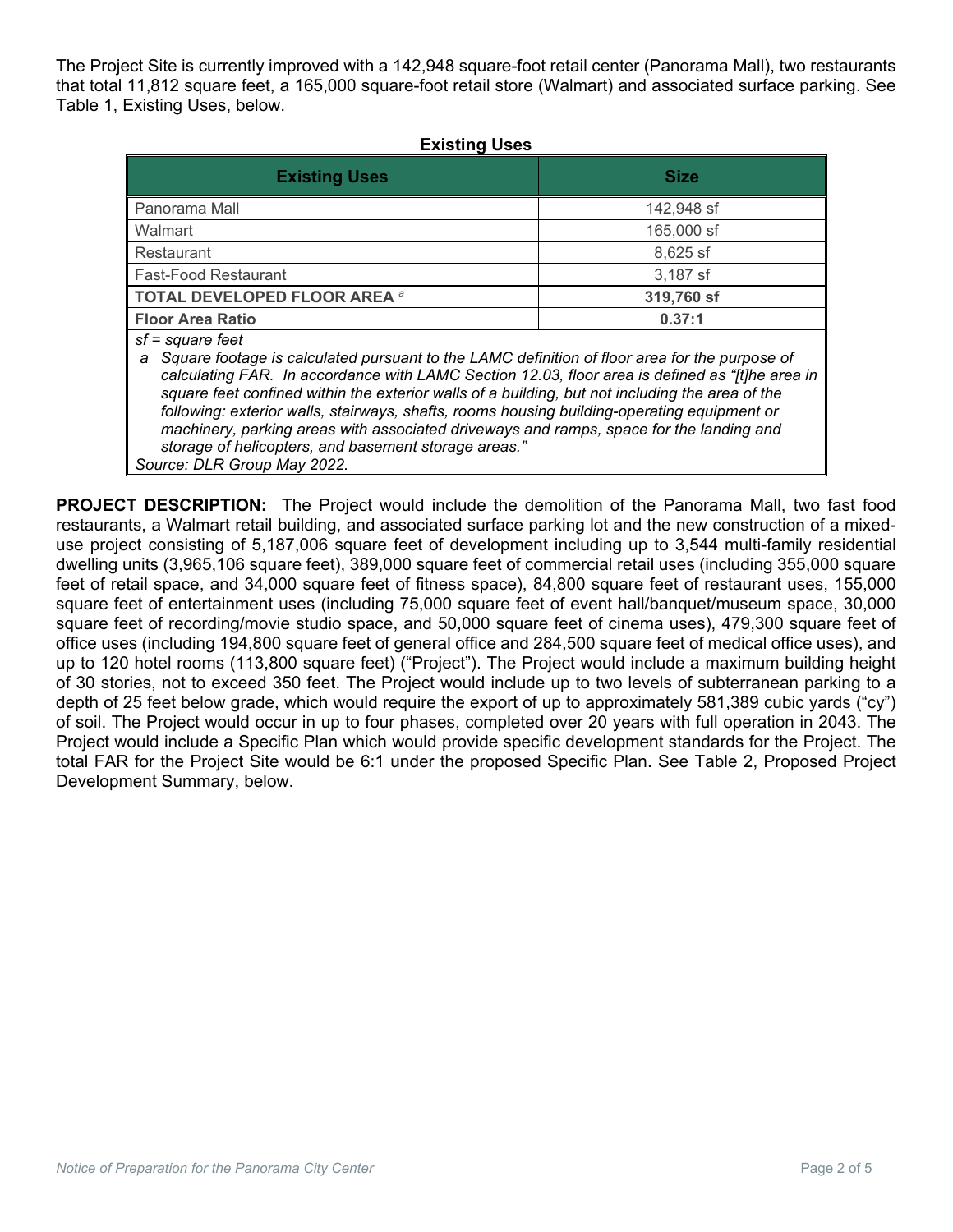| <b>Proposed Project Development Summary</b> |  |
|---------------------------------------------|--|
|---------------------------------------------|--|

| <b>Land Uses</b>                             | Floor Area (sf) / Units | <b>FAR</b> |  |
|----------------------------------------------|-------------------------|------------|--|
| <b>Residential</b>                           |                         |            |  |
| Multi-Family                                 | 3,965,106 sf / 3,544 DU | 4.58:1     |  |
| <b>Retail</b>                                |                         |            |  |
| Walmart (existing)                           | 165,000                 |            |  |
| <b>Retail Shops</b>                          | 190,000                 |            |  |
| <b>Fitness</b>                               | 34,000                  | 0.45:1     |  |
| <b>Subtotal Retail</b>                       | 389,000                 |            |  |
| <b>Food and Beverage</b>                     |                         |            |  |
| Restaurant                                   | 36,480                  |            |  |
| <b>Fast Food</b>                             | 24,320                  |            |  |
| Food Hall                                    | 24,000                  | 0.10:1     |  |
| <b>Subtotal Food and Beverage</b>            | 84,800                  |            |  |
| <b>Entertainment</b>                         |                         |            |  |
| Event Space/Banquet Hall/Museum <sup>b</sup> | 75,000                  |            |  |
| Cinema                                       | 50,000 (2,300 seats)    |            |  |
| Recording/Movie Studio                       | 30,000                  | 0.18:1     |  |
| <b>Subtotal Entertainment</b>                | 155,000                 |            |  |
| <b>Office</b>                                |                         |            |  |
| <b>General Office</b>                        | 194,800                 | 0.23:1     |  |
| <b>Subtotal Office</b>                       | 194,800                 |            |  |
| <b>Medical</b>                               |                         |            |  |
| <b>Medical Office/Clinic</b>                 | 284,500                 | 0.33:1     |  |
| <b>Hospitality</b>                           |                         |            |  |
| Hotel                                        | 113,800 sf / 120 rooms  | 0.13:1     |  |
| <b>TOTAL</b>                                 | 5,187,006               | 6:1        |  |
| Notes: sf = square feet; DU = Dwelling Unit  |                         |            |  |

*<sup>a</sup> The description of land uses in this table and subset of land uses within a broad land use category are provided for descriptive purposes and are intended to provide a conservative analysis with respect to assessing environmental impacts of the maximum allowable development under the proposed Specific Plan. It is anticipated that the range of land uses analyzed in the EIR will afford the Applicant flexibility in exchanging certain land uses for others within the parameters of environmental impacts disclosed in this EIR.* 

*<sup>b</sup> Where multiple uses are grouped interchangeably the impact analysis will consider the most impactful of these uses as applicable to each environmental topic.* 

*Source: DLR Group, May 2022.*

**REQUESTED ACTIONS:** Approvals required for development of the Proposed Project may include, but not limited to, the following:

- **Vesting Zone Change:** Pursuant to LAMC Sections 12.32 F and 12.32 Q, a Vesting Zone Change from [Q]C2-2D-CDO and [Q]P-2D-CDO to C2-2-SP.
- **Height District Change:** Pursuant to LAMC Section 12.32 F, a Height District Change from 2D to 2.
- **Specific Plan:** Pursuant to LAMC Section 11.5.7, establish the Panorama Specific Plan for allowable uses and development standards for the Site.
- **Amendment to CDO Boundaries:** Pursuant to LAMC Sections 13.08 and 12.32 S, a modification to the boundaries of the existing CDO to exclude the Project Site.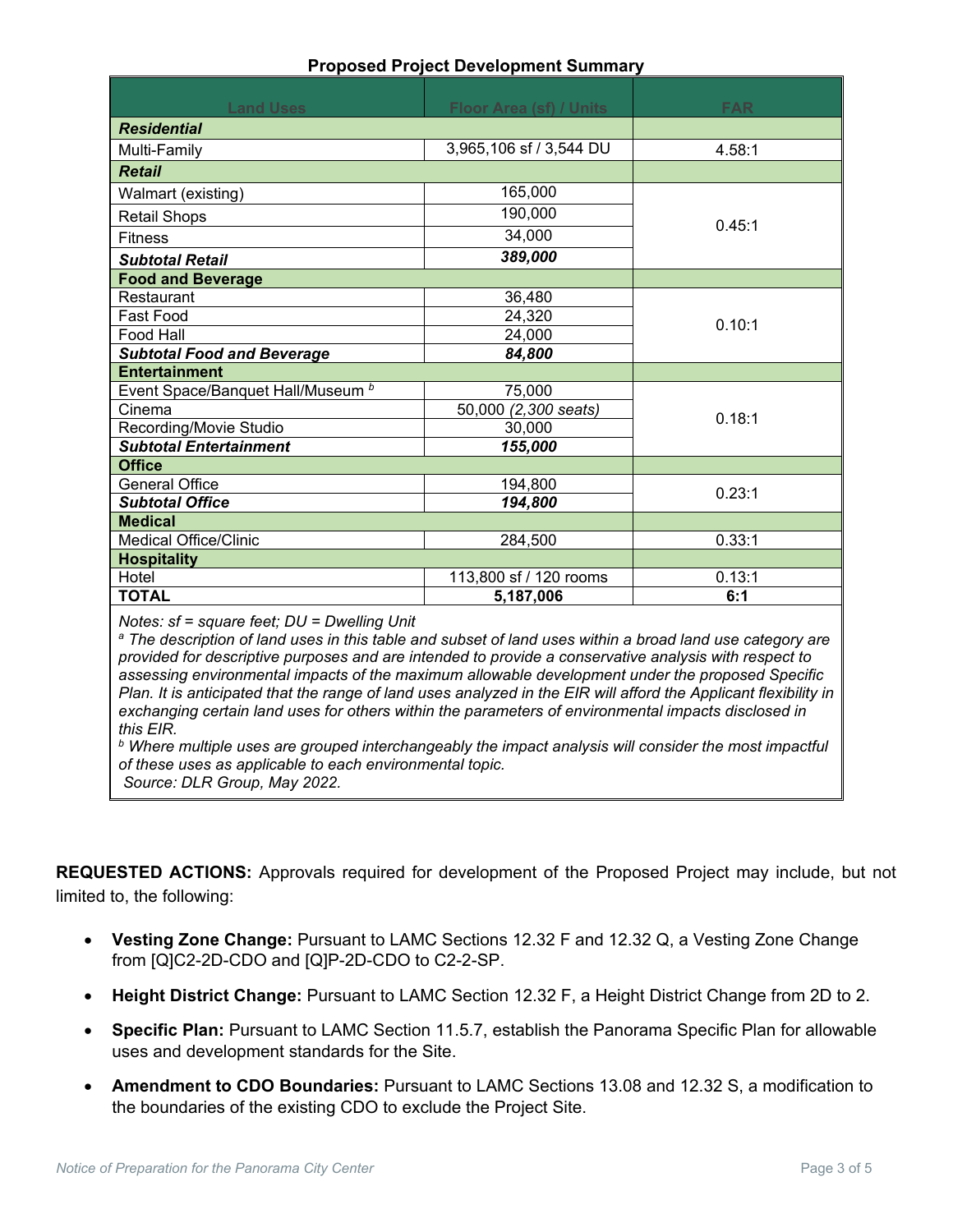- **Vesting Tentative Tract Map:** Pursuant to LAMC Section 17.15, a Vesting Tentative Tract Map.
- **Haul Route:** Pursuant to LAMC Section 17.13, Advisory Agency review and approval of any haul route involving the export of 581,389 cy of soil.

Other approvals as may be necessary to execute and implement the Project, including permits to remove street trees within the public right-of-way, demolition permits, grading and associated building permits.

**POTENTIAL ENVIRONMENTAL EFFECTS OF THE PROJECT:** Based on an Initial Study, the Proposed Project could have potentially significant environmental impacts in the following topic areas, which will to be addressed in the EIR: Air Quality, Cultural Resources (Historic Resources), Energy, Greenhouse Gas Emissions, Hazards and Hazardous Materials, Land Use/Planning, Noise, Public Services (Fire, Police, and Parks), Recreation, Transportation, Tribal Cultural Resources, and Utilities/Service Systems.

## **PUBLIC SCOPING MEETING:**

Two Public Scoping Meetings (one presented in English and a second presented in Spanish) will be held in an online format using Zoom, to share information regarding the Project and the environmental review process. City staff, environmental consultants, and Project representatives will be available during each meeting which will begin with a presentation. The information presented at both meetings will be the same. After the Public Scoping Meetings have ended, a copy of the recorded presentations will be posted to the Department's website at https://planning.lacity.org/development-services/eir. The City encourages all interested individuals and organizations to attend one of these meetings. A separate more detailed instructions page is included in this communication. No decisions about the Project will be made at the Public Scoping Meetings. A separate public hearing for entitlement requests, will be scheduled after the completion of the EIR. The dates, times, and virtual locations of the Public Scoping Meetings are as follows:

|            | <b>English</b>                                                                                         |
|------------|--------------------------------------------------------------------------------------------------------|
| Date:      | June 15th, 2022                                                                                        |
| Time:      | $5:00$ P.M. $-7:00$ P.M.                                                                               |
|            | Visit: https://planning-lacity-org.zoom.us/j/82861648362                                               |
| Location:  | Dial by your location:<br>US: +1 213 338 8477 or +1 669 900 9128<br>Webinar ID: 828 6164 8362          |
|            | Reunión Pública de Alcance en Español                                                                  |
| Fecha:     | 16 de Junio, 2022                                                                                      |
| Horario:   | 5:00pm-7:00pm                                                                                          |
|            | Visite: https://planning-lacity-org.zoom.us/j/81055919244                                              |
| Ubicación: | Marcar según su ubicación:<br>US: +1 213 338 8477 o +1 669 900 9128<br>ID del Webinario: 810 5591 9244 |

**INTERESTED PARTIES: To sign up for the interested parties list for the project, please visit: <https://forms.gle/NDZc2X8tu5gc3dsV9>**

## **FILE REVIEW AND COMMENTS:**

The Department of City Planning recognizes the unprecedented nature of COVID-19 and, having been identified as an essential City service, continues to work and respond to all inquiries pertaining to our ongoing efforts to process entitlement applications. As a result of the Mayor's "Safer at Home" Order issued on March 19, 2020,